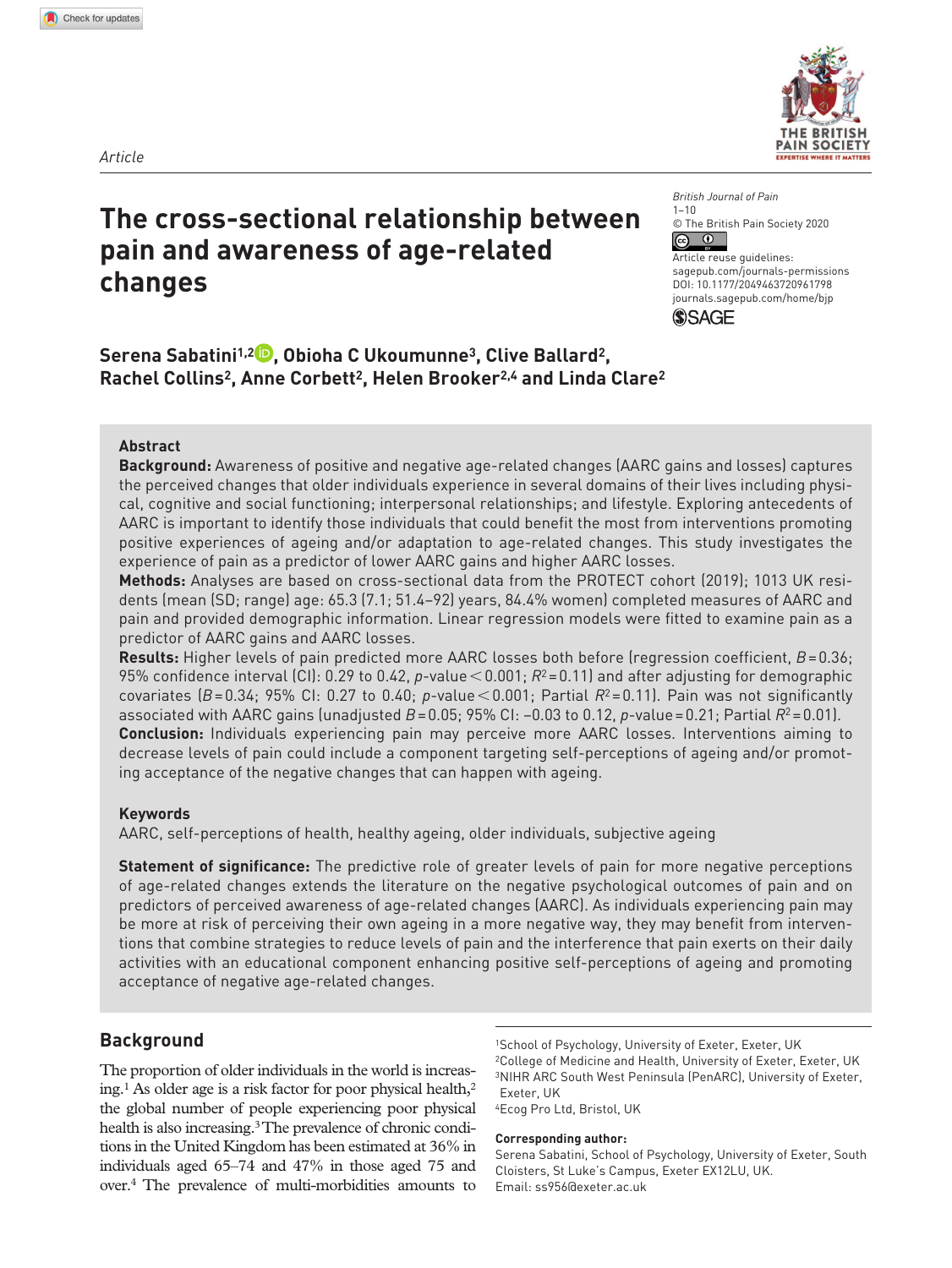46% among individuals aged 65–74 and to 69% among those aged  $85$  and over.<sup>5</sup> As a consequence, many older individuals have to deal with different aspects of their physical health including taking medications and pain control. For instance, chronic pain affects between 35% and 51% of the UK adult population.6 The wide number of people experiencing poor health may be one of the reasons why many people perceive older age in a negative way.7 Indeed existing research suggests that individuals with poorer current and/or past physical health report more negative experiences of ageing.8,9 However, so far studies have explored the predictive role of physical health on bimodal measures of perceptions of ageing; using this approach, a person can report either positive or negative self-perceptions of ageing, but not both. The concept of awareness of age-related changes (AARC<sup>10</sup>) instead makes it possible to separately explore whether physical health explains variability in individuals' perceived awareness of positive age-related changes (AARC gains) and/or negative age-related changes (AARC losses). AARC captures individuals' perceptions that with increasing age, their behaviour, level of performance or way of experiencing life has changed. AARC assumes that people experience both positive (AARC gains) and negative (AARC losses) age-related changes. Moreover, individuals' perceptions of changes can vary across five life domains: health and physical functioning, cognitive functioning, interpersonal relationships, socio-cognitive and socio-emotional functioning, and lifestyle/engagement.<sup>10</sup> Perceived AARC gains are fairly independent from perceived AARC losses; indeed correlations between perceived gains and losses are small and positive.<sup>11</sup>

The concept of AARC shows stronger associations with perceived health $11,12$  compared to similar concepts such as subjective age and attitudes towards own ageing. This study focuses on an indicator of health that so far has not been explored in association with perceived AARC: pain. During qualitative analyses of individuals' thoughts in relation to their perceived AARC, we found that some individuals attributed changes in their perceived levels of AARC to the experience of pain (unpublished data, available from the first author on request). It may be that the limitations related to pain foster or heighten perceptions of AARC losses.10,13 A recent study found that pain predicts more negative attitudes towards ageing among older people.14 The presence of pain can indeed restrict individuals' independence, social engagement, contribution to society and emotional well-being and accelerate cognitive decline.<sup>15,16</sup> These changes, often associated with the experience of pain, may then lead to higher perceived awareness of negative age-related changes. This study uses a large sample of UK individuals aged 50 and over to test whether higher pain is associated with lower levels of perceived gains and higher levels of perceived losses in the five AARC life

domains. Understanding predictors of perceived AARC gains and losses is important in order to identify which groups of individuals may benefit the most from interventions aiming to promote more positive experiences of ageing<sup>17</sup> and/or acceptance of negative age-related changes.18

# **Study design and participants**

This study is based on analyses of cross-sectional data collected in 2019 as part of the ongoing 'PROTECT'19 study. 'PROTECT' is a longitudinal study launched in 2014 that assesses participants every year on measures of physical, mental and cognitive health; lifestyle; and perceptions of ageing through an online platform. Participants complete the measures online through the 'PROTECT' platform. Individuals are eligible to participate in the 'PROTECT' study if they are UK residents, English speakers, aged 50 years and over, have access to a computer and Internet, and do not have a clinical diagnosis of dementia at the point of recruitment. In this study, we analysed data only for those participants who completed measures of both pain and AARC between January and March 2019.

To recruit participants, leaflets containing information about the 'PROTECT' study were placed in GP surgeries and memory clinics within the United Kingdom. The study was also publicised through communication channels at King's College London (KCL), the Biomedical Research Centre at KCL, the University of Exeter and the Royal Devon and Exeter NHS Trust; including use of the media, University press partners and online content. In addition, participants from existing cohort studies and/or online portals supporting recruitment20–22 were invited to take part in the 'PROTECT' study. Potential participants enrolled through the 'PROTECT' study website and provided consent online. The 'PROTECT' study has ethical approval from the London Bridge NHS Research Ethics Committee and Health Research Authority (Ref: 13/LO/1578). Ethical approval for the data analysis was sought through the ethics committee at the the University of Exeter, School of Psychology (Application ID: eCLESPsy000603 v1.0).

### **Measures**

# *Pain*

Perceived pain was assessed with a 5-item Pain Scale (Adapted from the Patient-Reported Outcomes Measurement Information System (PROMIS) pain scale).<sup>23</sup> Respondents were asked to report how much pain has interfered with their daily activities and social engagement over the past 7days. An example item is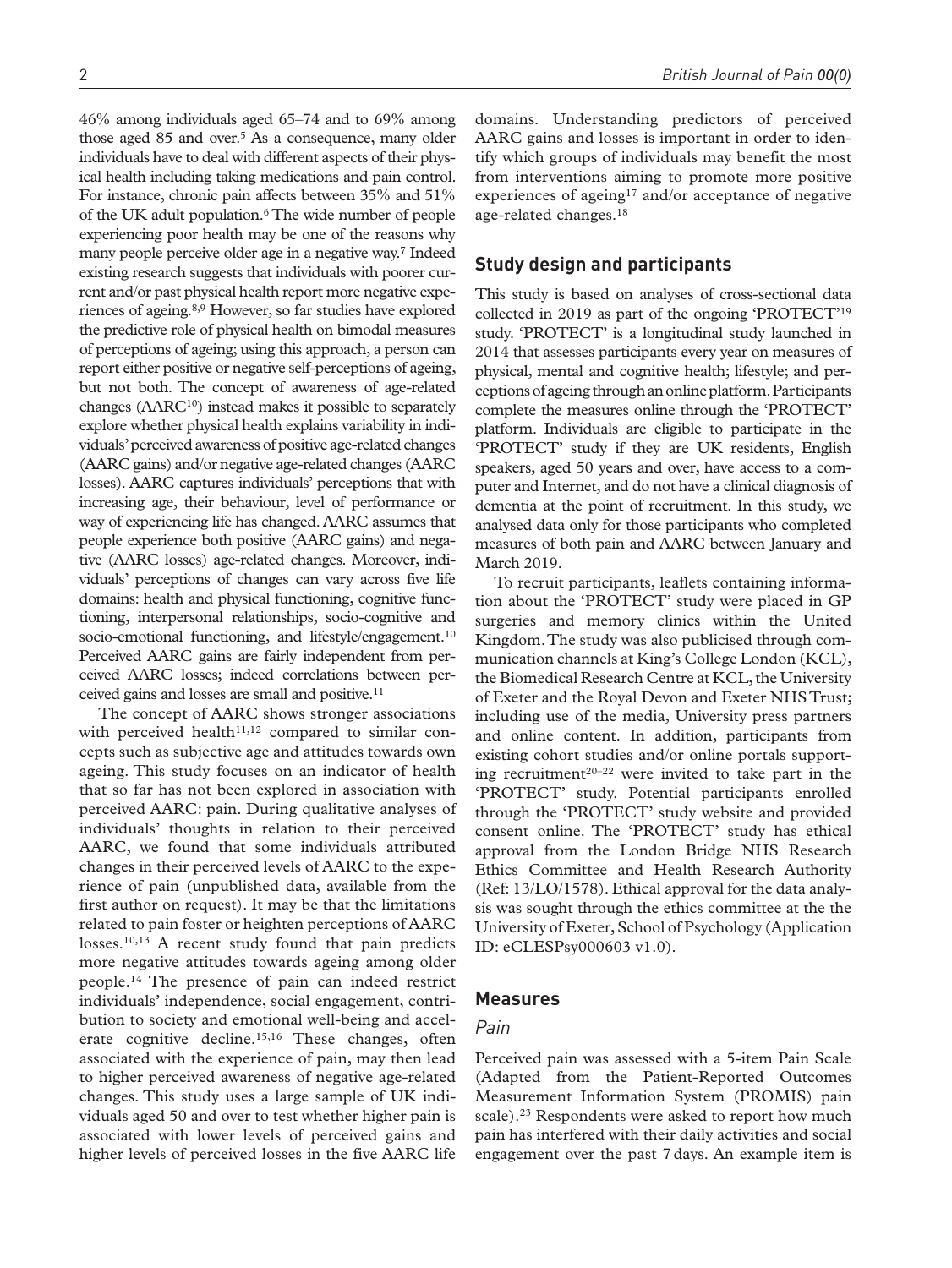#### **Table 1.** AARC-10 SF items.

| AARC-10 SF items                       |                            |                                                                                                         |  |  |  |  |  |
|----------------------------------------|----------------------------|---------------------------------------------------------------------------------------------------------|--|--|--|--|--|
| With my increasing age, I realise that |                            |                                                                                                         |  |  |  |  |  |
| Scale                                  | AARC domain                | Items                                                                                                   |  |  |  |  |  |
| AARC-GAINS                             | <b>PHYS</b><br><b>COG</b>  | I pay more attention to my health<br>I have more experience and knowledge to evaluate things and people |  |  |  |  |  |
|                                        | INT                        | I appreciate relationship and people much more                                                          |  |  |  |  |  |
|                                        | <b>SCSE</b><br><b>LIFE</b> | I have a better sense of what is important for me<br>I have more freedom to live my days the way I want |  |  |  |  |  |
| AARC-LOSSES                            | <b>PHYS</b><br><b>COG</b>  | I have less energy<br>my mental capacity is declining                                                   |  |  |  |  |  |
|                                        | INT<br><b>SCSE</b>         | I feel more dependent on the help of others<br>I find it harder to motivate myself                      |  |  |  |  |  |
|                                        | LIFE                       | I have to limit my activities                                                                           |  |  |  |  |  |

AARC: awareness of age-related change; PHY: health and physical functioning; COG: cognitive functioning; INT: interpersonal relations; SCSE: social-cognitive and social-emotional functioning; LIFE: lifestyle and engagement.

'In the past 7 days how much did pain interfere with your household chores?'. Participants answer each item on a scale from 0 to 4 ( $0 = not$  at all;  $4 = very$ *much*). A total score is obtained by summing singleitem scores. The total score ranges from 0 to 20; higher scores indicate greater levels of pain. In this study sample, Cronbach's alpha  $(\alpha)$  for the 5-item Pain Scale is 0.97.

## *AARC*

We assessed perceived age-related gains (AARC gains) and losses (AARC losses) with the AARC-10 SF.11 The AARC-10 SF contains 10 items, 5 assessing AARC gains and 5 assessing AARC losses. Each of these five items assesses a different AARC behavioural domain (health and physical functioning, cognitive functioning, interpersonal relationships, socio-cognitive and socioemotional functioning, and lifestyle/engagement). Items included in the AARC-10 SF are reported in Table 1. Respondents rate how much each item applies to them on a 5-point Likert-type scale (from  $1 = 'not$  at all' to 5='very much'). Scores for the AARC gains and AARC losses subscales are obtained by summing items that fall into the respective scales. Scale scores range from a possible 5 to 25 with higher scores indicating higher levels of AARC. In the UK validation of the AARC-10 SF, Cronbach's alpha  $(\alpha)$  value was 0.77 for the AARC gains subscale and 0.80 for the AARC losses subscale<sup>24</sup> and therefore shown to be internally consistent for the UK population. This study is based on a subsample of participants taken from the broader sample of participants in the UK validation of the AARC-10 SF. In the current sample, Cronbach's alpha (α) is 0.75 for the AARC gains subscale and 0.80 for the AARC losses subscale.

# **Variables used to describe the study sample**

## *Demographic variables*

Participants provided demographic information through the 'PROTECT' online platform on age, sex, ethnic origin, marital status, education and employment status. Some demographic variables (age, sex, education and employment status) are used as covariates in this study.

# *Indicators of mental health*

We used the Patient Health Questionnaire-9 (PHQ- $9)$ <sup>25</sup> to assess the frequency of depressive symptoms over the previous 2weeks. The PHQ-9 includes nine items, each using a 1 to 4 rating scale. The total score is the sum of single items scores and can range from a possible 9 to 36, with higher scores indicating greater experience of depressive symptoms. In this study sample, Cronbach's alpha  $(\alpha)$  for the PHQ-9 is 0.80.

We used the Generalized Anxiety Disorder-7 scale  $(GAD-7)^{26}$  to assess the frequency of symptoms of anxiety over the past 2weeks. The GAD-7 includes seven items each rated on a scale from 1 to 4. The overall score is the sum of the items scores and ranges from a possible 7 to 28. Higher scores indicate greater presence of anxiety symptoms. In this study sample, Cronbach's alpha (α) for the GAD-7 is 0.89. We assessed depressive and anxiety symptoms to describe the average levels of depression and anxiety in the study sample.

# *Indicators of physical health*

We used Lawton's Instrumental Activities of Daily Living (IADL) scale27 to assess everyday functional status. The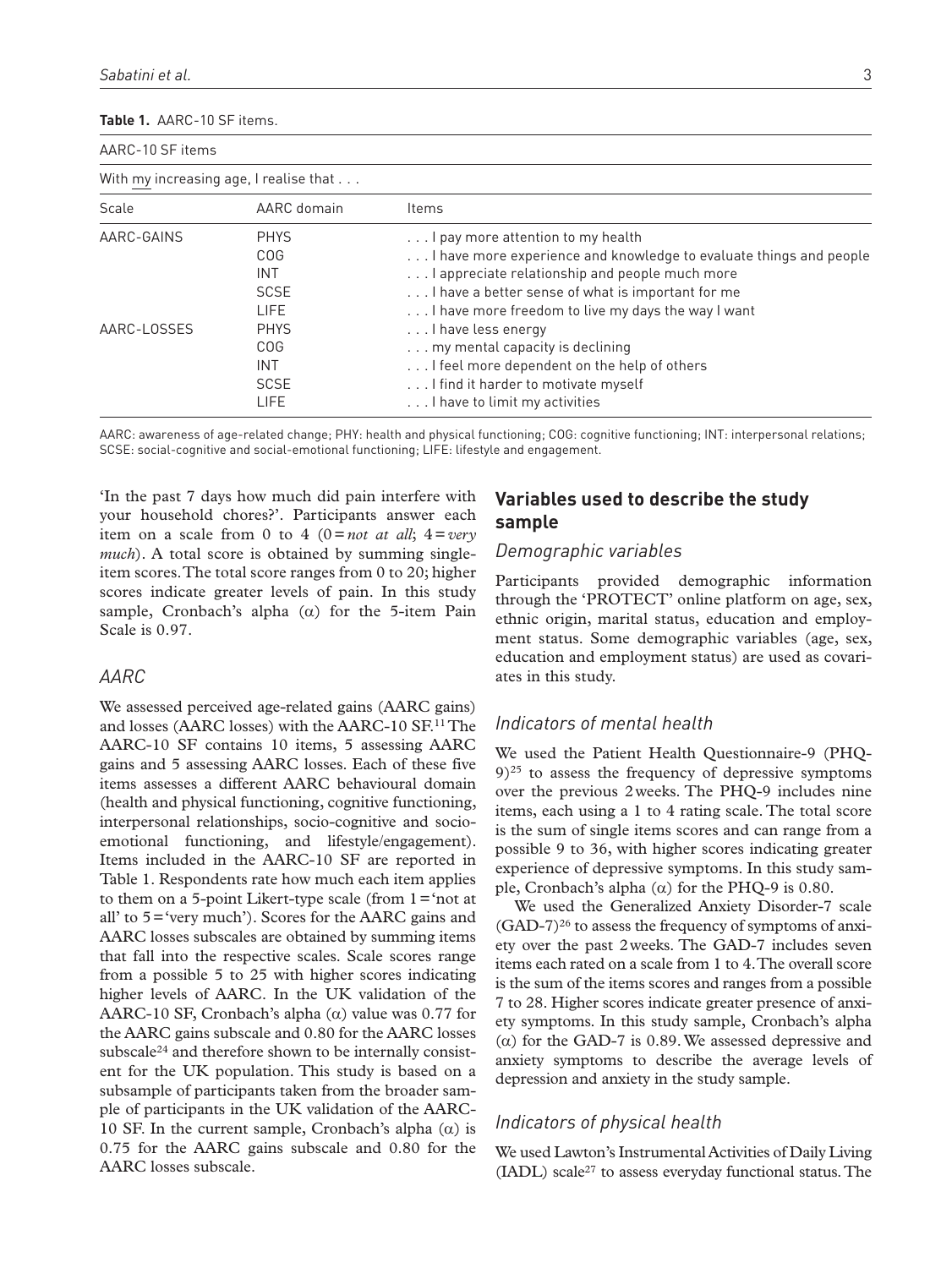IADL describes seven activities, each rated from 0 to 2, including preparing meals, managing medications and using the telephone. The total score ranges from a possible 0 to 14; higher scores indicate greater difficulty in performing daily activities. In this study sample, Cronbach's alpha  $(\alpha)$  for the IADL scale is 0.81.

To assess perceived health, we used a single-item question(taken from the SF-36)<sup>28</sup> asking participants to rate their own health on a 4-point scale ranging from excellent to poor ('excellent', 'good', 'fair', and 'poor'). We assessed indicators of physical health to describe the functional status and health status of the study sample.

## *Analyses*

We estimated correlations between pain and perceived AARC gains and losses. Generally, correlation coefficients  $\leq 0.09$  are considered negligible, between 0.10 and 0.29 are considered small, between 0.30 and 0.49 are considered moderate and  $\geq 0.50$  are considered large.<sup>29</sup> We fitted linear regression models to test our hypotheses that higher levels of perceived pain predict lower levels of perceived AARC gains and higher levels of perceived AARC losses. For each of the gains and losses outcomes, we first examined pain as the sole predictor (unadjusted model) and then in a second model we added potential confounding covariates (adjusted model) that were identified from previous literature on AARC.<sup>30-33</sup> The covariates were participants' age, gender, education level and current employment status. We checked that our data met the assumptions of the model (normality of residuals, linearity and homogeneity of variance).

## **Results**

## *Study sample*

Between 1 January 2019 and 31 March 2019, 1013 participants enrolled in the 'PROTECT' study answered both the pain questionnaire and the AARC-10 SF. Participants' ages ranged from 51 to 92 years  $(M \text{ age} = 65.3 \text{ years}, SD = 7.1)$ . The majority of participants were women (84.4%), White, unemployed, married and well-educated. On average, participants reported 'quite a lot' of AARC gains  $(M (SD) = 18.7)$  $(3.7)$ ) and 'quite a bit' of AARC losses  $(M(SD)=10.1)$ (3.4)). The majority of participants did not report pain (78.0%); 12.6% of participants reported 'a little bit' of pain, 5.7% of participants reported experiencing 'somewhat' pain, only 2.8% of participants reported 'quite a lot' of pain and 0.9% reported experiencing 'very much' pain. The majority of participants perceived their health as being good (54.7%) or excellent (28.8%) and had no difficulties in conducting activities of daily living. On average, participants reported mild symptoms of depression (*M*

 $(SD) = 11.5$  (3.2)) and anxiety (*M* (SD) = 8.6 (2.9)). Further demographic characteristics of the study sample are reported in Table 2.

## *Correlations among study variables*

Pain was positively but not significantly correlated with perceived AARC gains (*r*=0.04; 95% confidence interval (CI): −0.22 to 0.10; *p*-value=0.21). Pain was positively and significantly correlated with perceived AARC losses (*r*=0.33; 95% CI: 0.28 to 0.39; *p*-value<0.001). This means that those individuals who reported higher levels of pain also reported experiencing higher levels of perceived AARC losses. Correlation coefficients for perceived AARC gains and AARC losses with demographic variables are reported in Table 3.

# **The relationship between pain and AARC gains and losses**

Table 4 reports the crude (unadjusted) and adjusted coefficients from the multiple regression exploring the predictive value of pain for perceived AARC gains and perceived AARC losses. Pain was not a significant predictor of participants' scores on perceived AARC gains in either the unadjusted ( $B=0.05$ ; 95% CI: −0.03 to 0.12; *p*-value=0.21) or adjusted ( $B=0.12$ ; 95% CI: 0.03 to 0.20;  $p$ -value = 0.25) models.

Pain predicted participants' scores on perceived AARC losses (*B*=0.36; 95% CI: 0.29 to 0.42;  $p$ -value < 0.001). The coefficient was similar after adjusting for confounders  $(B=0.34; 95\% \text{ CI: } 0.27 \text{ to } 0.27 \text{ }^2)$ 0.40;  $p$ -value  $\leq$  0.001). Hence, results show that, while controlling for confounders, a unit increase in participants' score for pain led to an increase in perceived AARC losses of 0.34. While controlling for confounders, pain uniquely explained 10% of the total amount of variability in perceived AARC losses. The amount of variability in levels of perceived AARC losses explained by pain (10%) is greater than that explained by demographic covariates included in the model (which ranged from 0.1% to 3%); hence, pain is a stronger predictor of perceived AARC losses than age, gender, education level and employment status.

#### **Discussion**

This was the first study exploring the associations of pain with perceived AARC gains and AARC losses in a sample of UK individuals aged 50 and over. We hypothesised that individuals with higher perceived pain would perceive lower AARC gains and higher AARC losses. In line with our hypothesis, we found that after adjusting for confounders higher levels of pain are associated with higher levels of perceived AARC losses.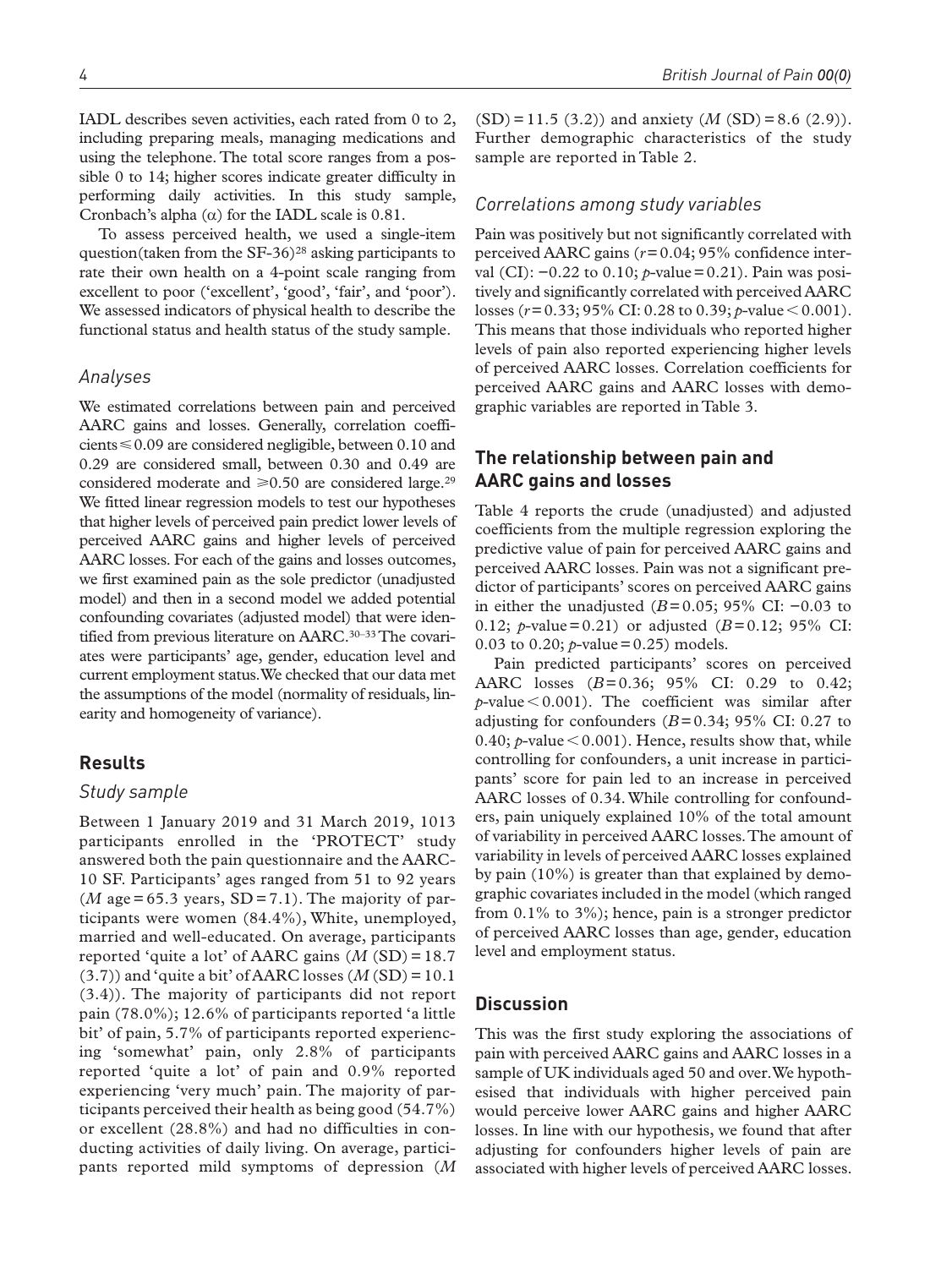| Age in years, mean (SD; range) | 65.3 (7.1; 51.4–92.0) |
|--------------------------------|-----------------------|
| Gender (women %)               | 84.4                  |
| Ethnicity (%)                  |                       |
| White                          | 97.9                  |
| Mixed                          | 0.4                   |
| Asian                          | 1.2                   |
| <b>Black</b>                   | 0.0                   |
| Other ethnic groups            | 0.5                   |
| Marital status [%]             |                       |
| Married/civil partnership/     | 78.8                  |
| co-habiting                    |                       |
| Widowed/separated/divorced/    | 21.2                  |
| single                         |                       |
| Education level [%]            |                       |
| Secondary                      | 14.1                  |
| Post-secondary                 | 9.6                   |
| Vocational qualification       | 19.7                  |
| Undergraduate degree           | 34.0                  |
| Post-graduate degree           | 19.2                  |
| Doctorate                      | 3.4                   |
| Current employment (Yes %)     | 39.5                  |
| AARC gains, mean (SD)          | 18.7(3.7)             |
| AARC losses, mean (SD)         | 10.1(3.4)             |
| Pain [%]                       |                       |
| Not at all                     | 78.0                  |
| A little bit                   | 12.6                  |
| Somewhat                       | 5.7                   |
| Quite a lot                    | 2.8                   |
| Very much                      | 0.9                   |
| Perceived health (%)           |                       |
| Poor                           | 2.8                   |
| Fair                           | 13.7                  |
| Good                           | 54.7                  |
| Excellent                      | 28.8                  |
| IADL, mean (SD)                | 0.2(1.0)              |
| Depressive symptoms, mean (SD) | 11.5(3.2)             |
| Anxiety symptoms, mean (SD)    | 8.6(2.9)              |
|                                |                       |

**Table 2.** Descriptive statistics of demographic and main study variables (N=1013).

AARC: awareness of age-related change; IADL: Instrumental Activities of Daily Living; SD: standard deviation; GAD-7: Generalized Anxiety Disorder-7; PROMIS: Patient-Reported Outcomes Measurement Information System. Ethnic group was operationalised as a categorical variable including the following ethnicities: White, mixed, Asian, Black or other ethnic groups. Marital status was operationalised as a dichotomous variable capturing whether the participant is married, in a civil partnership, co-habiting versus widowed, separated, divorced or single. Education level was operationalised as a categorical variable including the following options: Secondary education, post-secondary education, vocational qualification, undergraduate degree, post-graduate degree and doctorate. Secondary Education=GCSE/O-Levels. Post-Secondary Education=College, A-Levels, NVQ3 or below, or similar. Vocational qualification=Diploma, Certificate, BTEC, NVQ 4 and above, or similar. Undergraduate Degree=BA, BSc or similar. Post-graduate Degree=MA, MSc or similar. Doctorate=PhD. Employment status was operationalised as a dichotomous

*(Continued)*

#### **Table 2.** (Continued)

variable capturing whether the participant is working or not. AARC-10 SF gains=scale assessing AARC gains in the five AARC life domains. AARC-10 SF losses=scale assessing AARC losses in the five AARC life domains. Pain=Participant's score on the PROMIS pain scale. Perceived health=participants rated their own health on a 4-point scale ranging from excellent to poor 'excellent', 'good', 'fair' and 'poor'. IADL=Instrumental Activities of Daily Living. Depressive symptoms=participants' score on the Patient Health Questionnaire-9. Anxiety symptoms=participants' score on the GAD-7.

However, contrary to our hypothesis, we found little evidence that perceived pain is associated with higher levels of perceived AARC gains.

The predictive role of pain over perceived AARC losses supports our hypothesis that, as pain limits several aspects of one's life that are captured with the AARC losses subscale, individuals experiencing pain perceive higher levels of AARC losses. Indeed, the presence of pain may negatively impact on physical,<sup>34</sup> mental (e.g. increased anxiety and depression) $35-37$  and cognitive health.<sup>15</sup> Moreover, due to the impact of pain on physical health and emotional well-being, individuals experiencing chronic levels of pain can become unable to work and find it difficult to engage in activities.35

The association between more pain and more perceived AARC losses suggests that individuals may interpret pain as a consequence of their increased age; this was expected as older individuals are more likely than younger individuals to experience health issues causing pain.34,35,38–42 Even though the experience of pain can be considered as a normative part of ageing, for those individuals whose levels of pain can potentially be decreased (e.g. through engagement in healthpromoting behaviours), attributing pain to something out of one's control, such as ageing, can be maladaptive. Indeed perceived lack of control over levels of pain can result in less engagement in coping strategies, health-related behaviours and social activities, 40,43-45 as well as in more increased perceptions of pain and more negative emotional well-being.35,40

However, individuals can also experience severe levels of pain that negatively impact on several aspects of their lives but cannot be improved through treatment of underlying causes. For these individuals interpreting levels of pain as a consequence of their increased age may be a realistic understanding of the age-related changes that can come with ageing. As both the experience of pain and perceived awareness of negative agerelated changes can be related to poor mental health (e.g. depression),  $46,47$  individuals experiencing high AARC losses and severe levels of pain – that cannot be treated – may benefit from psychological interventions. Psychological interventions, such as psychotherapy, are indeed effective in reducing the psychological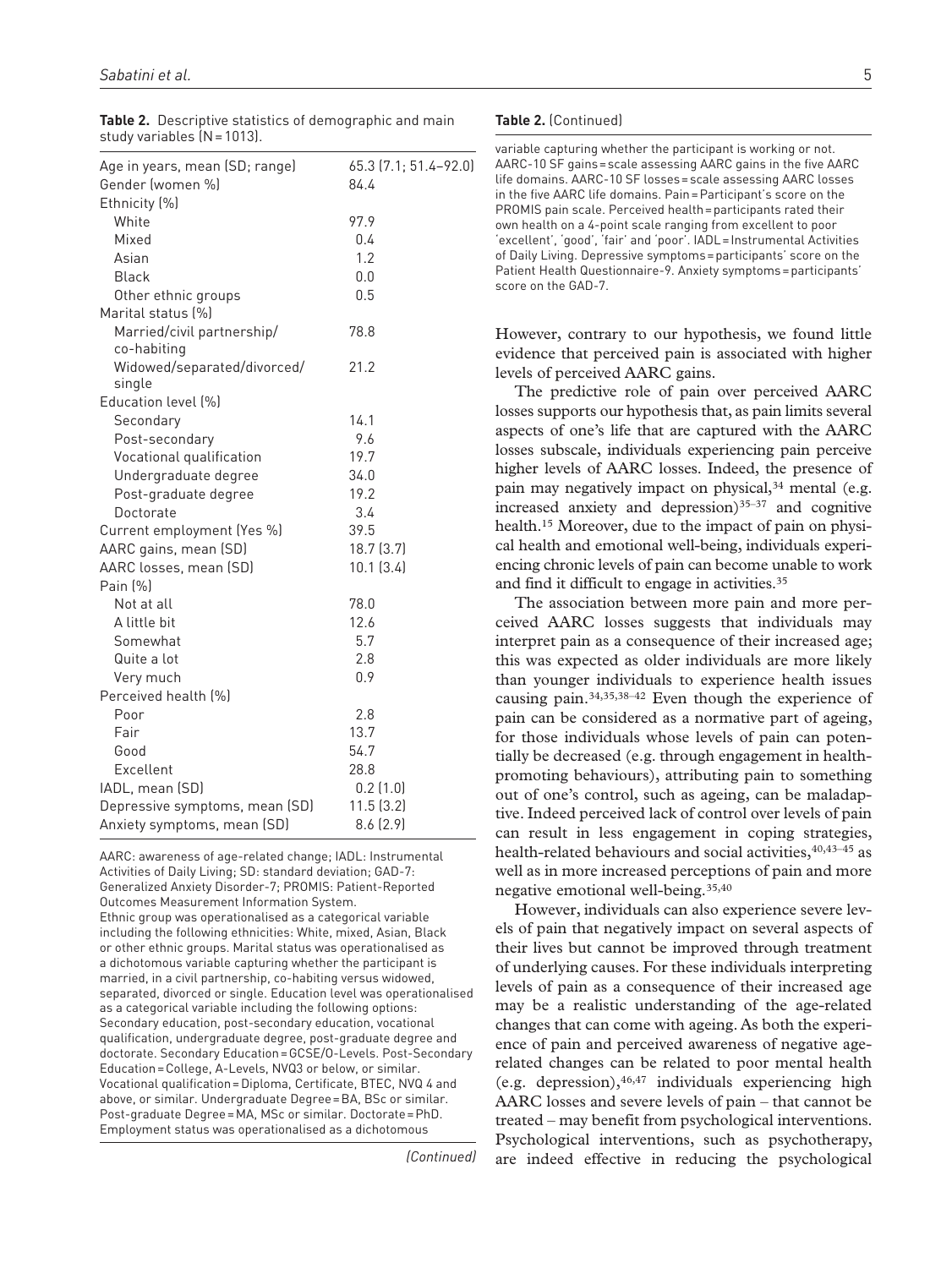|                           | AARC gains        |                            |                 | AARC losses       |                            |                     |  |
|---------------------------|-------------------|----------------------------|-----------------|-------------------|----------------------------|---------------------|--|
|                           | Pearson's r       | 95% CI<br>$-0.2$ to $0.10$ | p-value         | Pearson's r       | 95% CI<br>$0.28$ to $0.39$ | p-value<br>< 0.0001 |  |
| Pain                      | 0.04              |                            | 0.21            | 0.33              |                            |                     |  |
| Age                       | $-0.03$           | $-0.09$ to $0.03$          | 0.34            | 0.20              | $0.14$ to $0.26$           | < 0.0001            |  |
|                           | Spearman's $\rho$ |                            | <i>p</i> -value | Spearman's $\rho$ |                            | p-value             |  |
| Gender                    | 0.16              |                            | < 0.0001        | $-0.10$           |                            | 0.002               |  |
| Education                 | $-0.04$           |                            | 0.26            | $-0.10$           |                            | 0.002               |  |
| Current employment status | $-0.00004$        |                            | 0.99            | $-0.12$           |                            | 0.0001              |  |

**Table 3.** Pearson's *r* correlations among study variables.

AARC: awareness of age-related change; CI: confidence interval.

**Table 4.** Regression with pain as the predictor and AARC gains or losses as the outcome: unadjusted and adjusted unstandardised regression coefficients.

|                        | Variable                     | B       | <b>SE</b> | 95% CI             | p-value  | β       | 95% CI             | Partial R <sup>2</sup> | Total $R^2$ |
|------------------------|------------------------------|---------|-----------|--------------------|----------|---------|--------------------|------------------------|-------------|
| AARC-10 SF gains       |                              |         |           |                    |          |         |                    |                        |             |
| Model 1:<br>Unadjusted | Pain                         | 0.05    | 0.04      | $-0.03$ to $0.12$  | 0.21     | 0.04    | $-0.02$ to $0.10$  |                        | 0.01%       |
| Model 2:<br>Adjusted   | Pain                         | 0.04    | 0.04      | $-0.03$ to $0.12$  | 0.25     | 0.04    | $-0.03$ to $0.10$  | 0.01%                  | 0.3%        |
|                        | Age                          | $-0.02$ | 0.02      | $-0.06$ to $0.02$  | 0.34     | $-0.04$ | $-0.11$ to $0.04$  | 0.01%                  |             |
|                        | Gender                       | 1.57    | 0.32      | 0.93 to 2.20       | < 0.0001 | 0.15    | 0.09 to 0.22       | 0.2%                   |             |
|                        | Education                    | $-0.50$ | 0.28      | $-1.05$ to $0.04$  | 0.07     | $-0.06$ | $-0.12$ to $0.005$ | 0.03%                  |             |
|                        | Current employment<br>status | $-0.35$ | 0.29      | $-0.92$ to 0.23    | 0.24     | $-0.05$ | $-0.12$ to $0.03$  | 0.01%                  |             |
| AARC-10 SF losses      |                              |         |           |                    |          |         |                    |                        |             |
| Model 1:<br>Unadjusted | Pain                         | 0.36    | 0.03      | 0.29 to 0.42       | < 0.0001 | 0.33    | 0.28 to 0.39       |                        | 11%         |
| Model 2:<br>Adjusted   | Pain                         | 0.34    | 0.3       | 0.27 to 0.40       | < 0.0001 | 0.32    | 0.26 to 0.37       | 10%                    | 16%         |
|                        | Age                          | 0.10    | 0.2       | 0.06 to 0.13       | < 0.0001 | 0.20    | 0.13 to 0.27       | 0.3%                   |             |
|                        | Gender                       | $-0.53$ | 0.27      | $-1.06$ to $0.01$  | 0.05     | $-0.06$ | $-0.12$ to $0.00$  | 0.03%                  |             |
|                        | Education                    | $-0.67$ | 0.23      | $-1.13$ to $-0.21$ | 0.004    | $-0.08$ | $-0.14$ to $-0.03$ | 0.1%                   |             |
|                        | Current employment<br>status | 0.25    | 0.25      | $-0.23$ to $0.73$  | 0.31     | 0.04    | 0.50 to 2.01       | 0.01%                  |             |

AARC: awareness of age-related change; AARC-10 SF gains: scale assessing AARC gains in the five AARC life domains; AARC-10 SF losses: scale assessing AARC losses in the five AARC life domains; *B*: regression coefficient; SE: standard error; β: standardised regression coefficient; CI: confidence interval.

symptoms (e.g. anxiety and depression) that are often associated with the experience of pain. Psychological therapies are also effective in reducing the intensity of perceived pain,46,48 especially for those individuals who are more susceptible to the experience of pain. Future psychological interventions aiming to decrease both the perceived AARC losses and the experience of pain could include a component of mindfulness that promotes acceptance of negative age-related chan ges.18,47,49–51 Indeed, a mindful attitude is related to lower experience of AARC losses<sup>49</sup> and mindfulness

programs are effective in reducing levels of pain (e.g. Mindfulness-based stress reduction  $(MBSR)$ ).<sup>52,53</sup>

The relation between greater levels of pain and more perceived AARC losses is also in line with existing literature reporting the negative associations of perceived AARC losses with self-reported physical health and ability to conduct daily activities.<sup>54</sup> However, the hypothesised direction of the association between pain and perceived AARC losses could be further investigated with future longitudinal studies. As higher levels of pain explain variability in perceived AARC losses,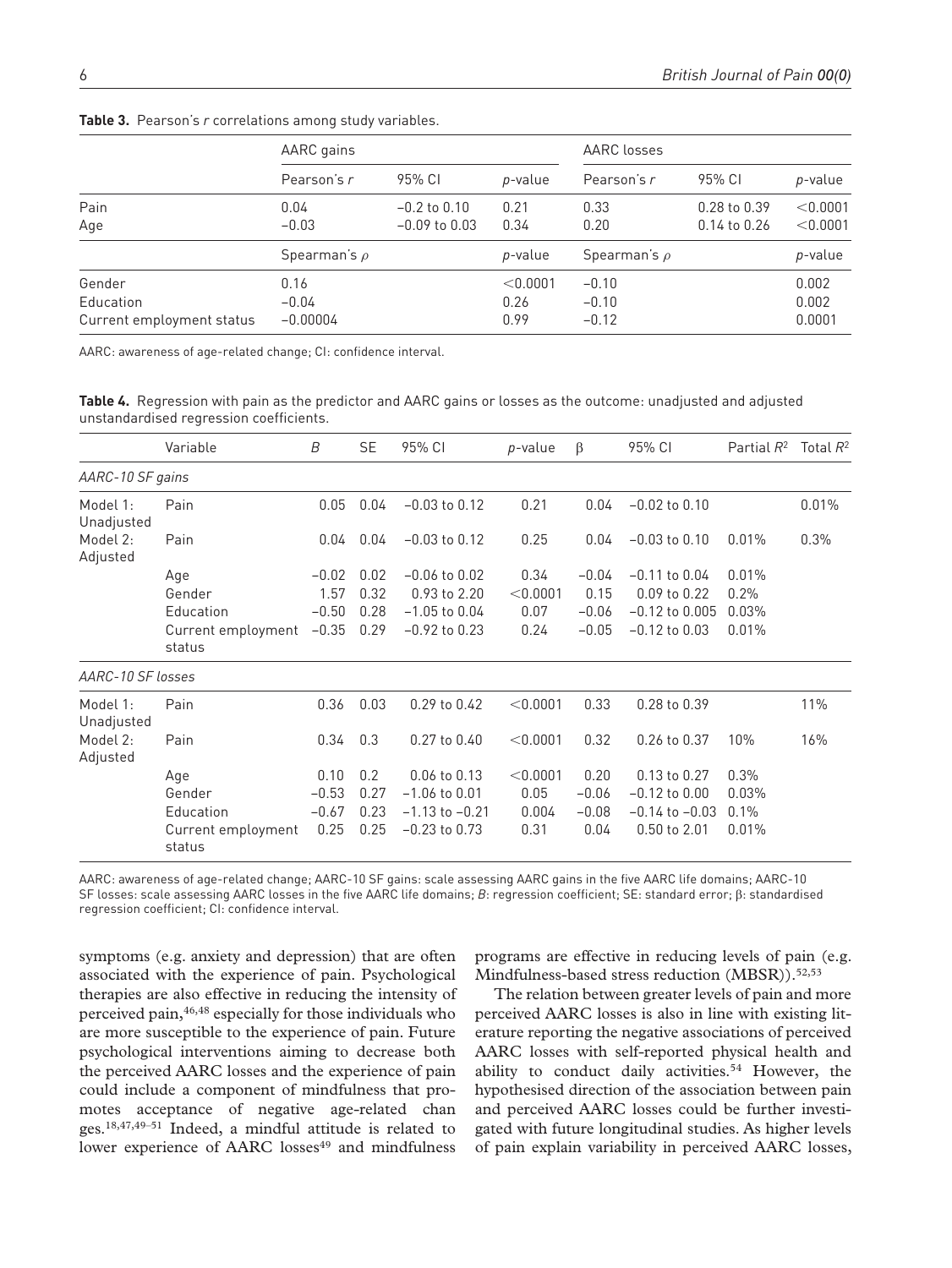promoting pain management may be a way of decreasing individuals' perceptions of age-related limitations. Moreover, older individuals experiencing pain could benefit from interventions that, in addition to teaching strategies to control levels of pain, could promote more positive experiences of ageing.40,45 This would be in line with the biopsychosocial model of pain, which assumes that in order to fully understand a person's response to pain and illness, the interrelationships among biological changes, psychological status and the sociocultural context need to be considered.<sup>35</sup>

The non-significant association that we found between higher levels of pain and higher perceived AARC gains does not support our expectation that individuals with higher levels of pain would perceive lower levels of AARC gains. It may be that the experience of pain makes individuals more likely to be concerned for their health and to engage in behaviours related to pain management; aspects that may be captured with the item assessing gains in the AARC 'health and physical functioning' domain ('With my increased age, I pay more attention to my health'). Moreover, individuals experiencing pain may be more likely to receive and value emotional support, leading to higher scores on the item assessing perceived gains in the AARC 'interpersonal relations' domain ('with my increasing age, I appreciate relationship and people more'). Indeed a recent study showed that higher perceived emotional support is a predictor of more perceived AARC gains.<sup>55</sup> Finally, existing research shows that whereas individuals experiencing pain are more at risk of experiencing psychopathological symptoms (e.g. depression and anxiety), they are as likely to experience good emotional (e.g. interest in life), psychological (e.g. experiences of growth and becoming a better person) and social (e.g. contribute to society) well-being as people without pain.56 A meta-analysis on AARC reports a moderate association between perceived AARC losses and worse physical health,<sup>57</sup> but a negligible association between AARC gains and physical health.<sup>54</sup> Hence, existing evidence on AARC, along with the negligible association found between pain and perceived AARC gains in this study, suggests that perceptions of AARC gains may be more influenced by psychosocial variables such as perceived social support,<sup>55</sup> rather than by individuals' physical health-related outcomes.

Finally, the regression model exploring whether pain, age, sex, education and current employment explain variability in AARC gains showed that only being a woman is a significant predictor of more perceived AARC gains. This result was unexpected as in the UK validation of the AARC-10 SF age, sex and education were significant predictors of AARC gains, even though age and education explained a small amount of variability in AARC. As this study is based

on a subsample of participants (*N*=1013) taken from the broader sample  $(N=9410)$  used in the UK validation of the AARC-10 SF, $^{24}$  it may therefore be that the broader sample size used in the validation of the AARC-10 SF made it possible to detect the small effects of age and education over AARC gains.

The findings of this study need to be interpreted while keeping in mind the following limitations. The sample included a majority of participants who were women, White, unemployed, married, well-educated and who rated their health as being good or excellent; hence, generalisation of results needs to be exercised with caution. Only 22% of participants reported some levels of pain; this is a limitation as chronic pain affects between one third and half of the UK adult population.6 A further limitation is the lack of information collected as part of the 'PROTECT' study on the presence of chronic health conditions and comorbidity and hence on the causes underlying experienced levels of pain. Finally, it was not possible to distinguish between those participants who experienced transient or chronic levels of pain. As the strength and direction of the associations of pain with perceived AARC gains and losses may differ between individuals experiencing acute levels of pain and individuals experiencing chronic pain, future studies could explore whether the strength of the association between pain and perceived AARC is stronger among individuals living with chronic health conditions involving high levels of pain (such as arthritis).16,40,58

Analyses were conducted on data collected through self-report measures; hence, recall bias may be present in participants' answers.<sup>59</sup> Moreover, the measure of pain that we used in this study assesses perceptions of the degree to which pain interferes with day-to-day activities, which may or may not correspond to pain intensity.60 As perceptions of AARC are formed through individuals' experience of daily performance and functioning (e.g. noticing the reduced capability or increased effort in doing household chores), perceptions of AARC losses may be most strongly associated with measures capturing the degree to which pain interferes with dayto-day activities rather than to measures assessing pain intensity. Future studies could explore whether the strength of the associations between perceived AARC and pain vary when assessing pain intensity.

Another limitation of this study is the use of a crosssectional design. Future research could explore the longitudinal relationship between pain and AARC, as pain and self-perceptions of physical health can impact on each other over time.<sup>61</sup> Moreover, as on average participants reported mild symptoms of depression and anxiety, it may be that symptoms of depression and anxiety mediate the association of pain with AARC. However, due to the lack of longitudinal data,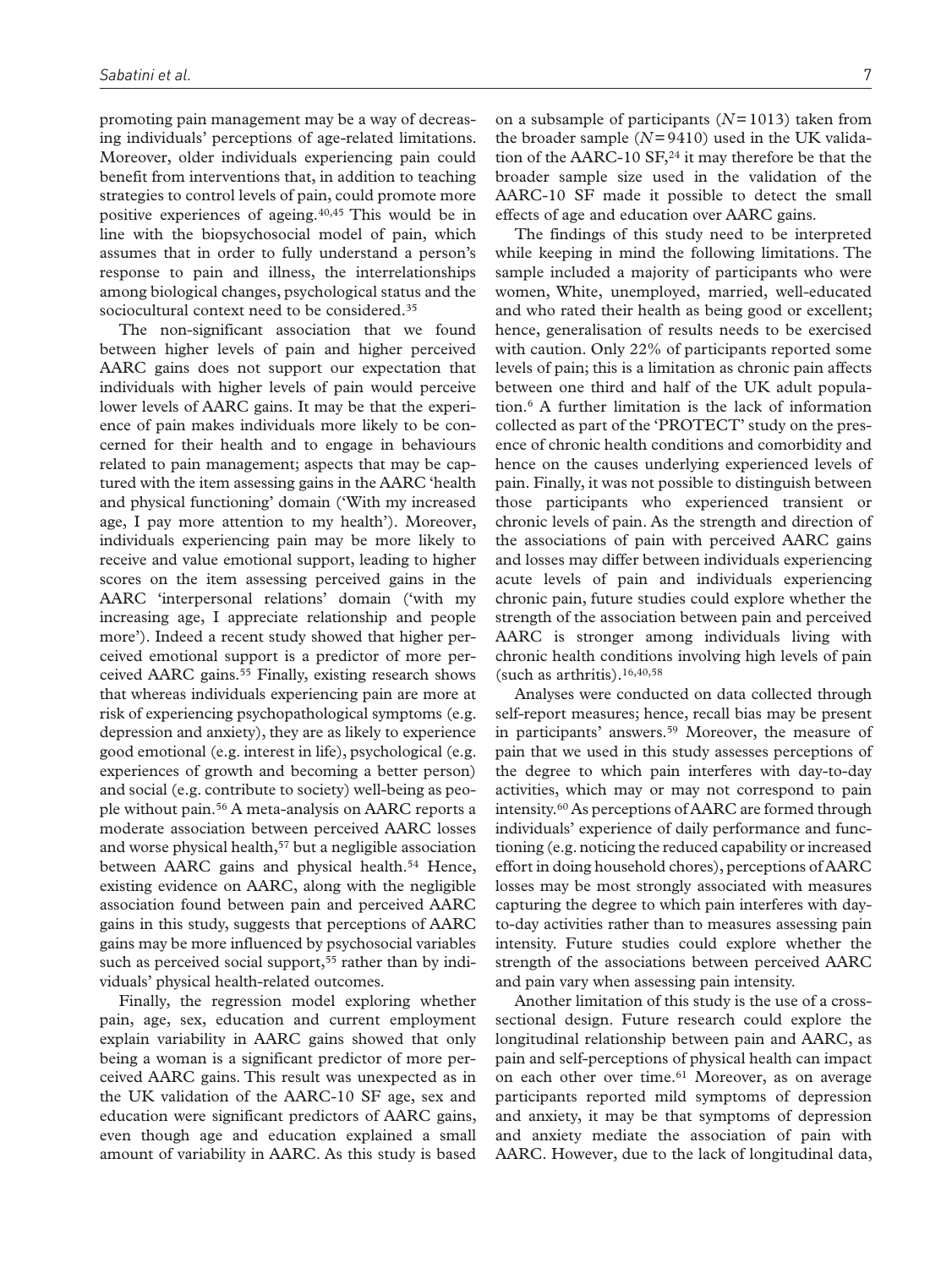we were unable to test this. Finally, as research shows that there can be day-to-day fluctuation in levels of pain<sup>62</sup> and of AARC,<sup>33</sup> micro-longitudinal studies could explore whether day-to-day fluctuation in pain relates to fluctuation in levels of AARC. Despite the above limitations, this study has methodological strengths including the large sample size and the wide age range of participants, and analyses controlled for potential confounders in the association of pain with AARC gains and losses.

# **Conclusion**

Overall, results from this study suggest that individuals experiencing pain may be at risk of perceiving higher levels of negative age-related changes due to the negative outcomes often associated with pain. The efficacy of interventions promoting adaptation to the experience of pain may be enhanced if perceptions of age-related changes are targeted.17 Indeed, an increase in AARC gains may motivate individuals to engage in those behaviours that help to cope with the experience of pain and to limit the negative health outcomes often associated with high levels of pain.17,63 Those individuals experiencing extensive functional limitations due to pain may benefit from interventions promoting acceptance of negative age-related changes, including the experience of pain.18,47,49–51 Whether the associations we found are consistent in samples of individuals experiencing higher levels of chronic pain remains to be explored. As the experience of pain is not significantly associated with perceived AARC gains, perceived AARC gains may not be informative of a better physical state or healthier ageing. Future research is needed to better understand why individuals with more pain perceive higher levels of AARC losses. The associations between pain and perceived AARC gains and losses and potential mediators need to be further explored with longitudinal studies.

#### **Acknowledgements**

We are grateful to the University of Exeter for funding a PhD scholarship for S.S. to carry out this work.

#### **Conflict of interest**

The author(s) declared no potential conflicts of interest with respect to the research, authorship and/or publication of this article.

#### **Contributorship**

S.S. served as principal investigator of the research, designed the study, conducted data analyses and took the lead in writing the manuscript. L.C. contributed to the design of the study, analyses of data and writing the manuscript. O.C.U. contributed to analyses of data and writing the manuscript. A.C., H.B. and C.B. contributed to data collection and design of the PROTECT study and provided feedback on

the draft of the manuscript. R.C. provided feedback on the draft of the manuscript.

#### **Ethical approval**

The PROTECT study has ethical approval from the London Bridge NHS Research Ethics Committee and Health Research Authority (Ref: 13/LO/1578). Ethical approval for the data analysis was sought through the ethics committee at the University of Exeter, School of Psychology (Application ID: eCLESPsy000603 v1.0).

#### **Funding**

The author(s) disclosed receipt of the following financial support for the research, authorship and/or publication of this article: This work was supported by the University of Exeter College of Life and Environmental Sciences (School of Psychology); University of Exeter College of Medicine and Health; and the National Health and Medical Research Council Centre for Research Excellence in Cognitive Health (#1100579 to Kaarin Anstey). This paper represents independent research funded by the National Institute for Health Research (NIHR) Biomedical Research Centre at South London and Maudsley NHS Foundation Trust and King's College London. O.C.U. was supported by the National Institute for Health Research (NIHR) Applied Research Collaboration (ARC) South West Peninsula. The views expressed are those of the author(s) and not necessarily those of the NHS, the NIHR or the Department of Health and Social Care. We are grateful to Adam Hampshire and Dag Aarsland as they contributed to data collection and design of the PROTECT study.

#### **Guarantor**

S.S. is the guarantor of the article.

#### **Informed consent**

This study uses secondary data collected as part of the ongoing PROTECT study. In the PROTECT study informed consent for data collection was obtained online.

## **ORCID iD**

Serena Sabatini D <https://orcid.org/0000-0002-3618-6949>

#### **References**

- 1. United Nations. Levels of trends in population ageing 2017,<http://www.un.org/en/sections/issues-depth/ageing/>
- 2. Wilson RS, Beckett LA, Barnes LL, et al. Individual differences in rates of change in cognitive abilities of older persons. *Psychol Aging* 2002; 17(2): 179–193.
- 3. United Nations (2017) Levels of trends in population ageing. Retrieved from [http://www.un.org/en/sections/](http://www.un.org/en/sections/issues-depth/ageing/) [issues-depth/ageing/](http://www.un.org/en/sections/issues-depth/ageing/)
- 4. Horsfield J. Later life in the United Kingdom Too old to care? 2017, [https://www.compassehub.com/media/](https://www.compassehub.com/media/ehub/factsheets/later-life-uk-factsheet-1697480357.pdf) [ehub/factsheets/later-life-uk-factsheet-1697480357.](https://www.compassehub.com/media/ehub/factsheets/later-life-uk-factsheet-1697480357.pdf) [pdf](https://www.compassehub.com/media/ehub/factsheets/later-life-uk-factsheet-1697480357.pdf)
- 5. Kingston A, Robinson L, Booth H, et al. Projections of multi-morbidity in the older population in England to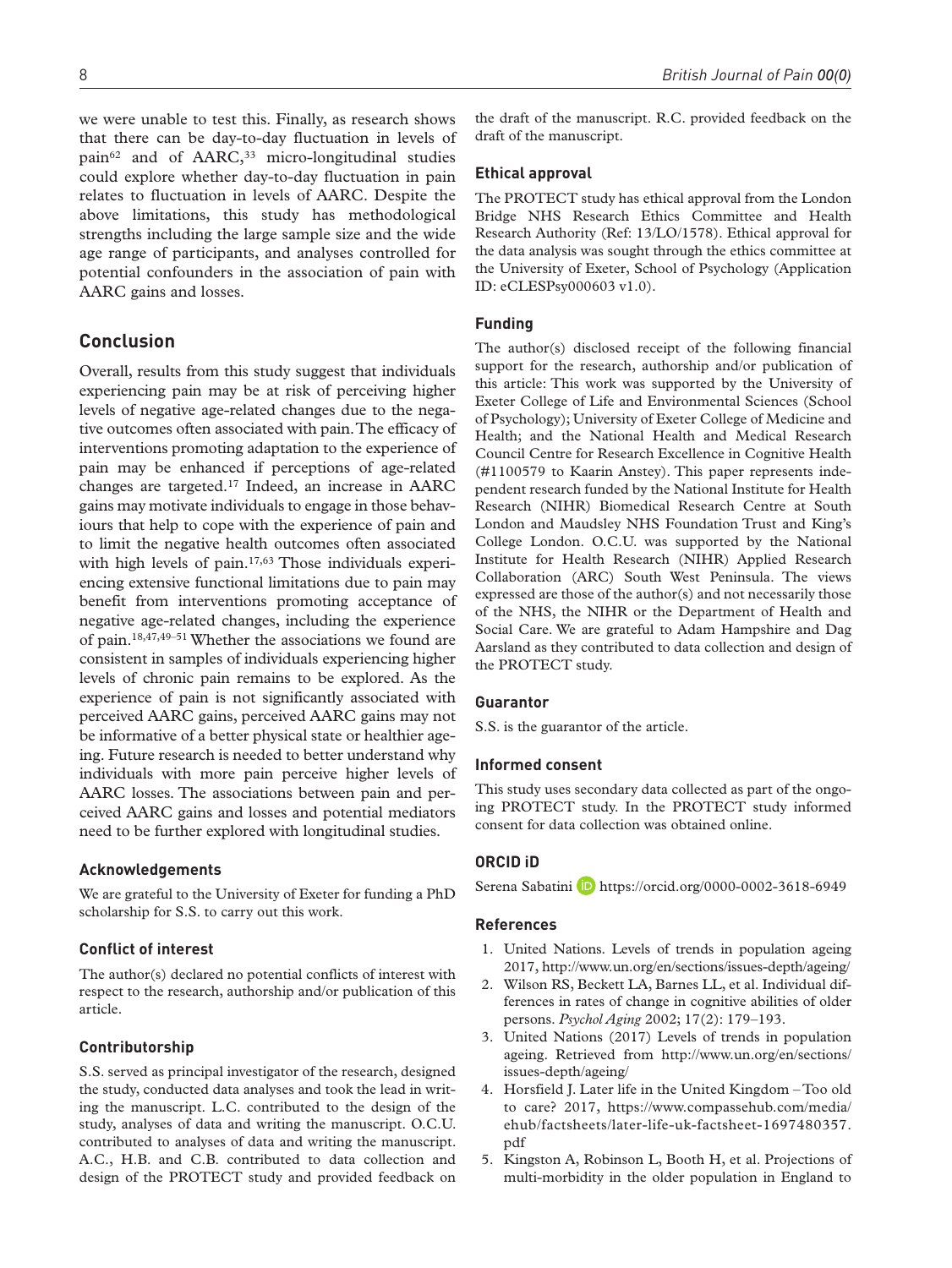2035: estimates from the population ageing and care simulation (PACSim) model. *Age Ageing* 2018; 47(3): 374–380.

- 6. Fayaz A, Croft P, Langford RM, et al. Prevalence of chronic pain in the UK: a systematic review and metaanalysis of population studies. *BMJ Open* 2016; 6(6): e010364.
- 7. Levy BR. Age-stereotype paradox: opportunity for social change. *Gerontologist* 2017; 57(suppl 2): S118–S126.
- 8. Sargent-Cox KA, Anstey KJ and Luszcz MA. The relationship between change in self-perceptions of aging and physical functioning in older adults. *Psychol Aging* 2012; 27(3): 750–760.
- 9. Spuling SM, Miche M, Wurm S, et al. Exploring the causal interplay of subjective age and health dimensions in the second half of life: a cross-lagged panel analysis. *Zeitschrift Für Gesundheitspsychol* 2013; 21(1): 5–15.
- 10. Diehl MK and Wahl H-W. Awareness of age-related change: examination of a (mostly) unexplored concept. *J Gerontol B Psychol Sci Soc Sci* 2010; 65B(3): S340– S350.
- 11. Kaspar R, Gabrian M, Brothers AF, et al. Measuring awareness of age-related change: development of a 10-item short form for use in large-scale surveys. *Gerontologist* 2019; 59(3): e130–e140.
- 12. Brothers AF, Miche M, Wahl H-W, et al. Examination of associations among three distinct subjective aging constructs and their relevance for predicting developmental correlates. *J Gerontol B Psychol Sci Soc Sci* 2017; 72(4): 547–560.
- 13. Westerhof GJ, Gabrian M, Brothers AF, et al. The influence of subjective aging on health and longevity: a metaanalysis of longitudinal data. *Psychol Aging* 2014; 29: 793–802.
- 14. Kisvetrová H, Herzig R, Bretšnajdrová M, et al. Predictors of quality of life and attitude to ageing in older adults with and without dementia. *Aging Ment Health*. Epub ahead of print 23 December 2019. DOI: 10.1080/13607863.2019.1705758.
- 15. Whitlock EL, Diaz-Ramirez LG, Glymour MM, et al. Association between persistent pain and memory decline and dementia in a longitudinal cohort of elders. *JAMA Intern Med* 2017; 177(8): 1146–1153.
- 16. Domenichiello AF and Ramsden CE. The silent epidemic of chronic pain in older adults. *Prog Neuro-psychoph* 2019; 93: 284–290.
- 17. Brothers AF and Diehl MK. Feasibility and efficacy of the aging(plus) program: changing views on aging to increase physical activity. *J Aging Phys Act* 2017; 25(3): 402–411.
- 18. Phillips WJ and Ferguson SJ. Self-compassion: a resource for positive aging. *J Gerontol B Psychol Sci Soc Sci* 2012; 68(4): 529–539.
- 19. Platform for Research Online to Investigate Genetics and Cognition in Ageing. [https://www.protectstudy.org.](https://www.protectstudy.org.uk) [uk](https://www.protectstudy.org.uk)
- 20. Exeter 10000. [https://exetercrfnihr.org/about/exeter-](https://exetercrfnihr.org/about/exeter-10000/)[10000/](https://exetercrfnihr.org/about/exeter-10000/)
- 21. Join Dementia Research. [https://www.joindementiare](https://www.joindementiaresearch.nihr.ac.uk/)[search.nihr.ac.uk/](https://www.joindementiaresearch.nihr.ac.uk/)
- 22. Brains for Dementia Research. [https://www.alzheimers.](https://www.alzheimers.org.uk/research/our-research/research-strategy/brains-for-dementia-research?gclid=CjwKCAiAis3vBRBdEiwAHXB29DWBCd703wb4Rnp8qjC8ee7Ft5tMLbnNYl763iXF8wO3KAJG8e99YxoCwugQAvD_BwE) [org.uk/research/our-research/research-strategy/brains](https://www.alzheimers.org.uk/research/our-research/research-strategy/brains-for-dementia-research?gclid=CjwKCAiAis3vBRBdEiwAHXB29DWBCd703wb4Rnp8qjC8ee7Ft5tMLbnNYl763iXF8wO3KAJG8e99YxoCwugQAvD_BwE)[for-dementia-research?gclid=CjwKCAiAis3vBRBdEiwA](https://www.alzheimers.org.uk/research/our-research/research-strategy/brains-for-dementia-research?gclid=CjwKCAiAis3vBRBdEiwAHXB29DWBCd703wb4Rnp8qjC8ee7Ft5tMLbnNYl763iXF8wO3KAJG8e99YxoCwugQAvD_BwE) [HXB29DWBCd703wb4Rnp8qjC8ee7Ft5tMLbnNYl-](https://www.alzheimers.org.uk/research/our-research/research-strategy/brains-for-dementia-research?gclid=CjwKCAiAis3vBRBdEiwAHXB29DWBCd703wb4Rnp8qjC8ee7Ft5tMLbnNYl763iXF8wO3KAJG8e99YxoCwugQAvD_BwE)[763iXF8wO3KAJG8e99YxoCwugQAvD\\_BwE](https://www.alzheimers.org.uk/research/our-research/research-strategy/brains-for-dementia-research?gclid=CjwKCAiAis3vBRBdEiwAHXB29DWBCd703wb4Rnp8qjC8ee7Ft5tMLbnNYl763iXF8wO3KAJG8e99YxoCwugQAvD_BwE)
- 23. Cella D, Riley W, Stone AA, et al. The patient-reported outcomes measurement information system (PROMIS) developed and tested its first wave of adult self-reported health outcome item banks: 2005–2008. *J Clin Epidemiol* 2010; 63(11): 1179–1194.
- 24. Sabatini S, Ukoumunne OC, Ballard C, et al. International relevance of two measures of awareness of agerelated change (AARC). *In Review*. Epub ahead of print 5 June 2020. DOI: 10.21203/rs.3.rs-18586/v2.
- 25. Kroenke K, Spitzer RL and Williams JB. The PHQ-9: validity of a brief depression severity measure. *J Gen Intern Med* 2001; 16(9): 606–613.
- 26. Spitzer RL, Kroenke K, Williams JB, et al. A brief measure for assessing generalized anxiety disorder: the GAD-7. *Arch Intern Med* 2006; 166(10): 1092–1097.
- 27. Lawton MP and Brody EM. Assessment of older people: self-maintaining and instrumental activities of daily living. *Gerontologist* 1969; 9(3): 179–186.
- 28. Ware JEJ and Sherbourne CD. The MOS 36-item shortform health survey (SF-36). Conceptual Framework and Item Selection. *Med Care* 1992; 30(6): 473–483.
- 29. Cohen J. *Statistical power analysis for the behavioral sciences*. Hillsdale, NJ: Lawrence Erlbaum Associates, 1988.
- 30. Miche M, Wahl H-W, Diehl MK, et al. Natural occurrence of subjective aging experiences in communitydwelling older adults. *J Gerontol B Psychol Sci Soc Sci* 2014; 69(2): 174–187.
- 31. English AN, Bellingtier JA and Neupert SD. It's 'the Joneses': the influence of objective and subjective socioeconomic status on subjective perceptions of aging. *Eur J Ageing* 2019; 16(1): 121–128.
- 32. Brothers AF, Gabrian M, Wahl H-W, et al. Future time perspective and awareness of age-related change: examining their role in predicting psychological well-being. *Psychol Aging* 2016; 31(6): 605–617.
- 33. Neupert SD and Bellingtier JA. Aging attitudes and daily awareness of age-related change interact to predict negative affect. *Gerontologist* 2017; 57(suppl 2): S187– S192.
- 34. Järemo P, Arman M, Gerdle B, et al. Illness beliefs among patients with chronic widespread pain-associations with self-reported health status, anxiety and depressive symptoms and impact of pain. *BMC Psychol* 2017; 5(1): 24.
- 35. Gatchel RJ, Peng YB, Peters ML, et al. The biopsychosocial approach to chronic pain: scientific advances and future directions. *Psychol Bull* 2007; 133(4): 581.
- 36. Asmundson GJG, Wright KD and Hadjistavropoulos HD. Anxiety sensitivity and disabling chronic health conditions: state of the art and future directions. *Scand J Psychol* 2000; 29(3–4): 100–117.
- 37. Turk DC, Okifuji A and Scharff L. Chronic pain and depression: role of perceived impact and perceived control in different age cohorts. *Pain* 1995; 61(1): 93–101.